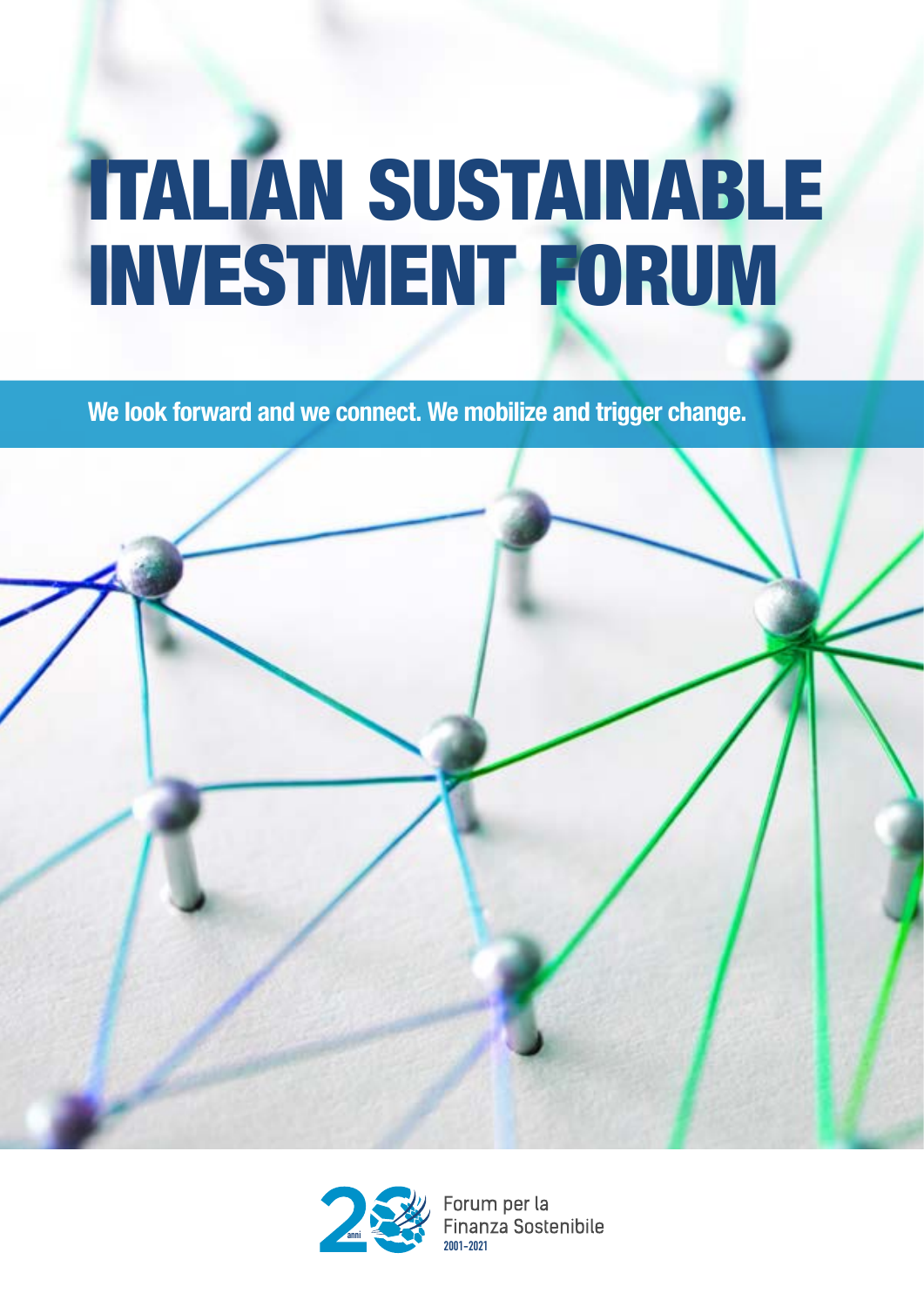### WHAT IS SUSTAINABLE FINANCE

Sustainable finance supports the transition towards a low carbon economy and contributes to a more just and inclusive society.



#### Sustainable investments

Sustainable open-end funds and ETF in Europe, asset under management 2011-2021

Sustainable open-end funds in Italy, asset under management 2017-2021

Sustainable and responsible investment (SRI) aims to create value for investors and the overall society within a mid/long term horizon. SRI investment strategies integrate financial, environmental, social and governance (ESG) analysis.

*Source: Morningstar*

*Source: Assogestioni*







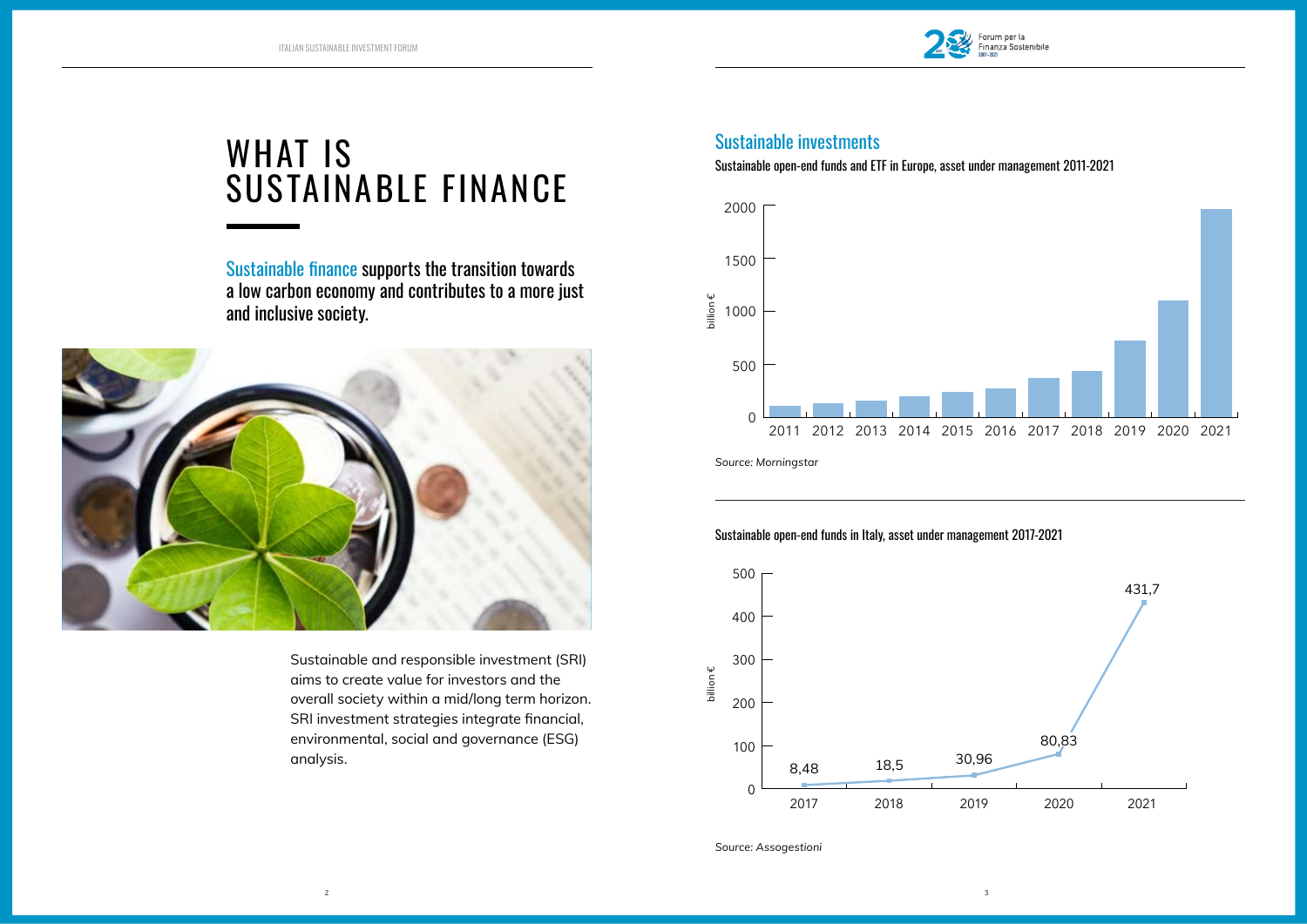### WHO WE ARE

The Italian Sustainable Investment Forum (ItaSIF) is actively committed to the sustainable evolution of the financial system.

ItaSIF was born in 2001 and it has a multi-stakeholder membership base since members are not only financial operators, but also civil society organizations involved in the environmental and social impact of finance.

Thanks to its innovative research, knowledge sharing approach and educational activities, ItaSIF is the point of reference for the Italian financial community regarding sustainable finance.

> - Trade associations - Consumers associations, foundations, nonprofit organizations, NGOs - Banks and insurance companies - Banking foundations

- **14** Pension schemes **3** - Trade unions **53** - Asset managers
- **19** Research, education and consulting firms









The **Italian Sustainable Investment Forum** (ItaSIF) is a board member of Eurosif, the Brussels-based association committed to promoting sustainable finance in European markets. This strengthens ItaSIF input into the important developments of EU sustainable finance. Other members of Eurosif are six national Sustainable Investment Forums: FIR, FNG, SIF Ireland, Spainsif, Swiss Sustainable Finance and UKSIF.



**www.eurosif.org**

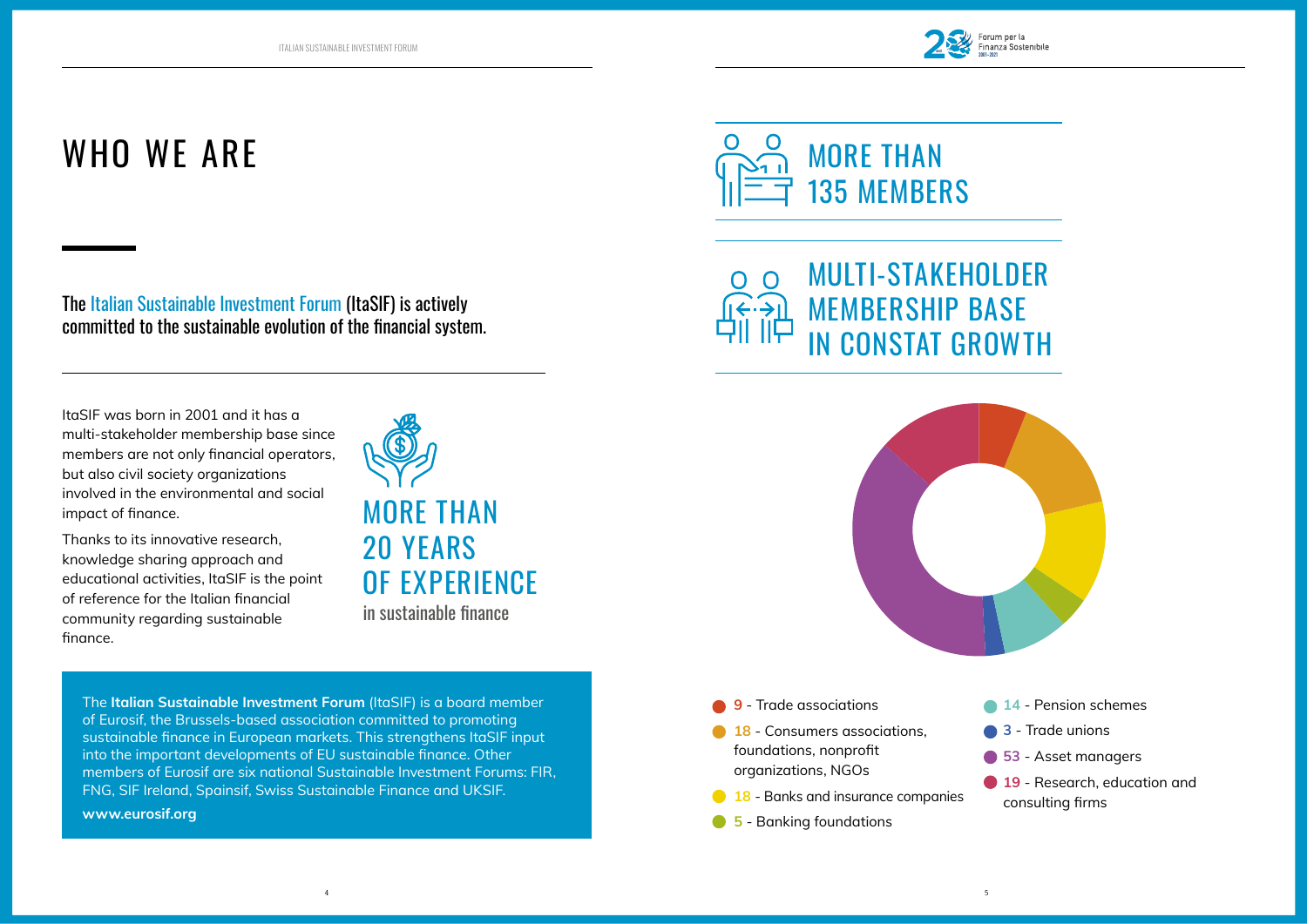## OUR ACTIVITIES

#### We conduct research and education activities and facilitate working groups

to promote best practices and contribute to the analysis and growth of sustainable finance.

**PUBLICATIONS** 

#### We inform and raise awareness within the financial community,

the media and society in relation to sustainable finance organizing initiatives, communication campaigns, conferences, seminars and cultural events.

#### We engage with Italian and European institutions

to encourage the implementation of a regulatory framework promoting sustainable investments.

+ 40 RESEARCH

publicly available

on the ItaSIF website

ItaSIF engages at European and Italian level

Since 2012, ItaSIF organizes the SRI Weeks, the main Italian event dedicated to sustainable and responsible investment, held every year in November. In ten editions, the event has reached more than 25,000 people.

**www.finanzasostenibile.it**

**[www.settimanasri.it](http://www.settimanasri.it 
)** 



since 2012

+10 SRI WEEKS ADVOCACY

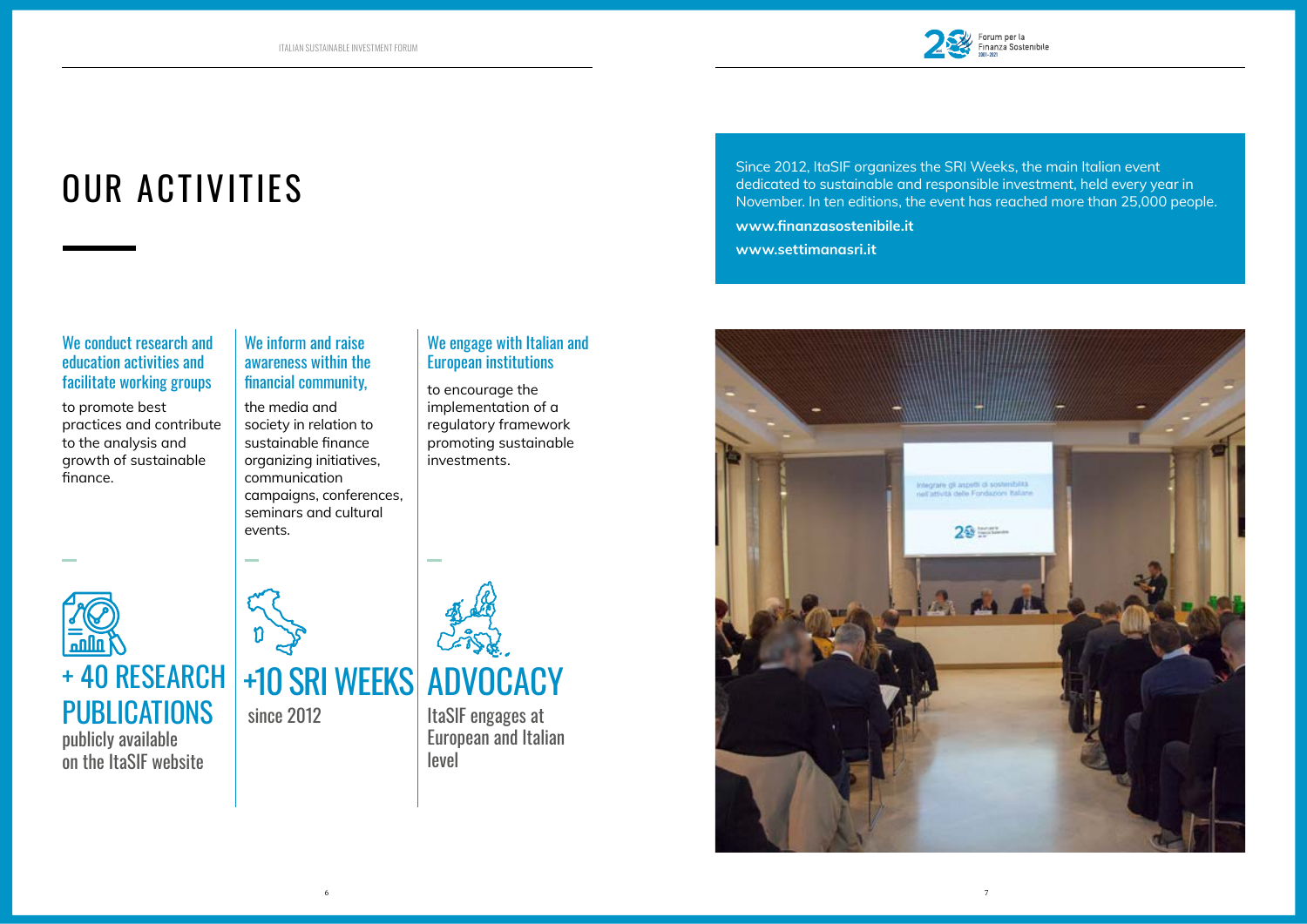### WHY BECOME A MEMBER

### HOW TO BECOME A MEMBER

ItaSIF is an information and education network, which encourages the exchange and sharing of know-how, experiences and perspectives in the rapidly changing world of sustainable finance.

ItaSIF members can:

- participate in the Working Groups promoted every year by ItaSIF;
- enhance their own organization visibility not only through ItaSIF website but also by supporting events (conferences, seminars and cultural events), research and publications;
- participate in monthly meetings on the main regulatory and policy updates related to sustainable finance at European and Italian level;
- have access to the website area reserved to members for policy updates, education materials,

ItaSIF bylaws allows two different memberships:

• **Supporting Members:** a higher membership fee and thus participation in the annual general meeting with voting rights for a reserved portion of the Board.

• **Ordinary Members:** the ordinary fee and participation in the annual general meeting Assembly with voting rights for the Board.



research and the archive of all ItaSIF communications to members;

- contribute to the Annual Activity Plan and actively participate in the governance of ItaSIF;
- receive a weekly press review, including the main news on sustainable finance;
- increase dissemination and visibility for their own publications, research and events through the monthly newsletter "ItaSIF informs. News from the sustainable finance world".



**Become a member**



For further information regarding the membership process, please contact:

Anna Crocetti crocetti@finanzasostenibile.it